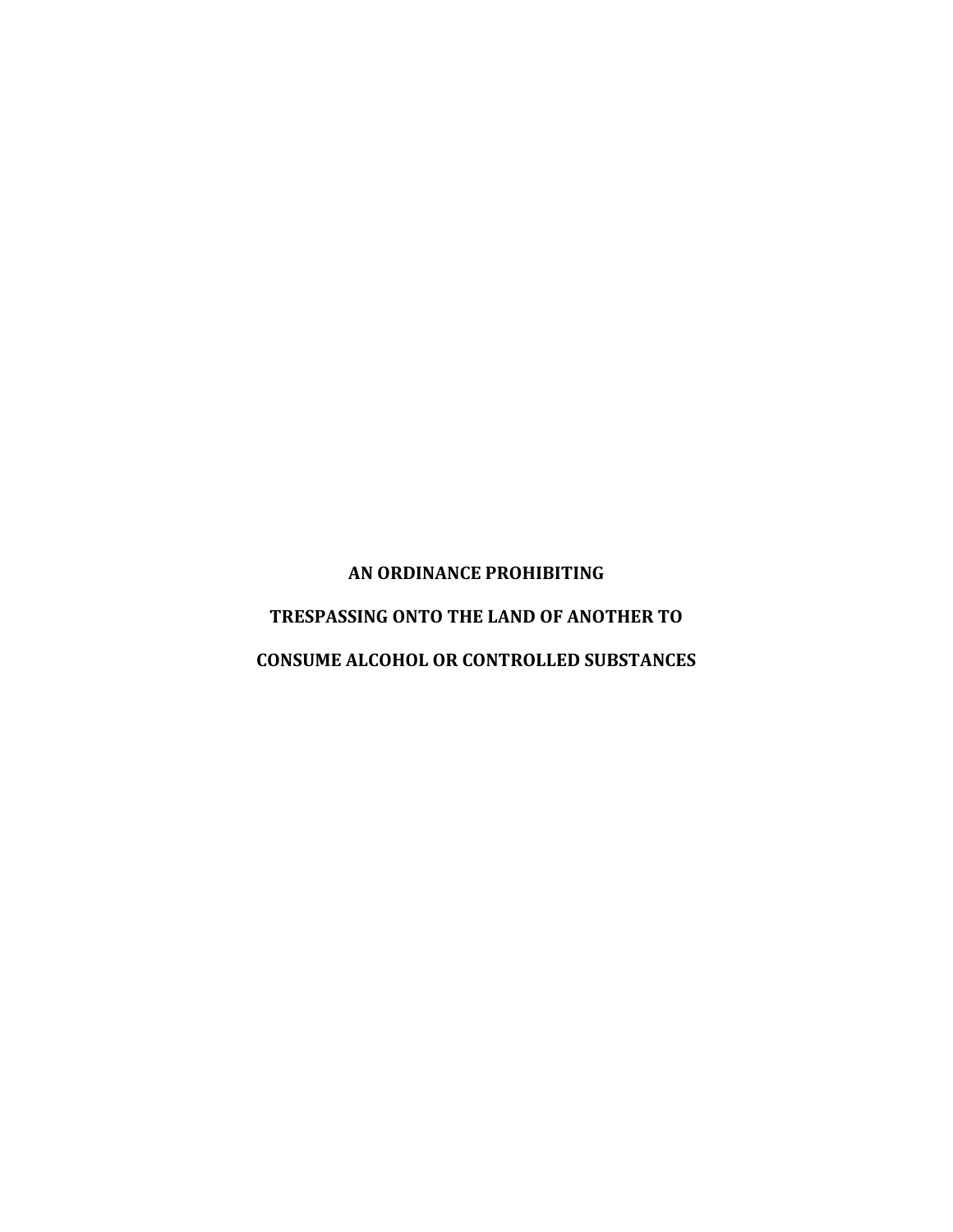Be it hereby ordained and enacted by the Board of Commissioners of the County of Stevens, State of Minnesota, as follows:

# SECTION 1 AUTHORITY

This Ordinance is adopted pursuant to Minn. Stat.  $\triangle 471.985$  (1984) and  $\triangle 375.51$  (1986).

## SECTION 2 **JURISDICTION**

This Ordinance shall be in full force and effect within Stevens County, Minnesota, excluding incorporated city limits.

## SECTION 3 DEFINITIONS

For the purpose of this Ordinance, the following terms are defined:

- (a) Alcohol. "Alcohol" means non-intoxicating malt liquor as defined by Minn. Stat. • 340A.101, Subd. 19 (1987), intoxicating liquor as defined by Minn. Stat. •340A.101, Subd. 14 (1987), and wine as defined by Minn. Stat. •340A.101, Subd. 29 (1987).
- (b) Controlled Substances. "Controlled Substances" has the meaning as defined in Minn. Stat. •152.01, Subd. 4 (1987).
- (c) Landowner. "Landowner" includes the possessor of a fee interest or a life estate, a tenant, lessee, or person in legal control of the land.
- (d) Motor Vehicle. "Motor Vehicle" has the meaning as defined in Minn. Stat. •169.01, Subd. 3 (1986).
- (e) Person. "Person" includes any individual, group, firm, partnership, association, corporation, governmental unit, company or organization of any kind.
- SECTION 4 TRESPASSING. It shall be unlawful:
	- (a) For any person or persons to enter onto the land of another, without invitation from the landowner, to consume alcohol or controlled substances;
	- (b) For any person or persons to bring a motor vehicle onto the land of another, without invitation from the landowner, to facilitate the consumption of alcohol or controlled substances on that land.